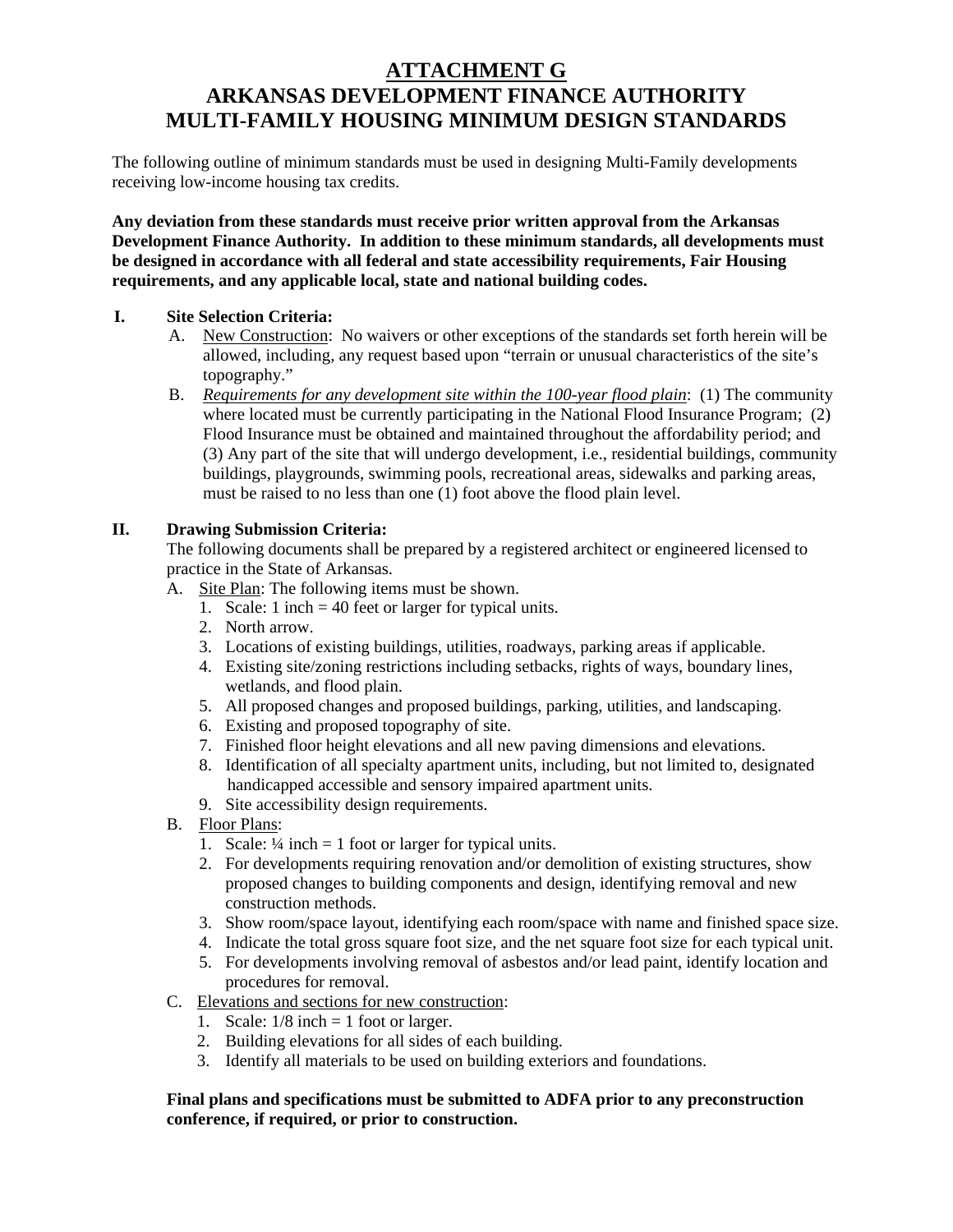**III. Outline Specifications:** Provide a brief description of each specification using the Construction Specification Index format or a similar format:

*Example:*

DIVISION 2 SITE WORK

Section 02232: Select Material Sub-base Course for Flexible Pavement<br>A. General : This section specifies the base course for use with

- This section specifies the base course for use with flexible pavement.
- B. Material: Sub-base material shall consist of natural, processed for blends of gravel, stone, sand or screenings and soil or other similar binding or filler material.
- C. Execution: The sub-base material shall be placed on the previously prepared sub-grade. The material shall be placed to the thickness and lines and grades shown.

# **IV. Building Design Criteria:**

## A. General Building Standards:

- 1. Community Laundry: The development's community laundry must consist of at least 1 washer and 1 dryer for every 10 units in the development. Exceptions: a) If all units in the development have washer/dryer connections, then the community laundry must consist of at least 1 washer and 1 dryer for every 15 units in the development; b) If all units in the development have a washer and dryer furnished at no cost to the tenants by the development, then the development is required to provide at least 1 washer and 1 dryer; and c) Developments consisting of Single Family Detached Units exclusively.
- 2. Senior or Assisted Living Developments: All units in senior or assisted living developments shall be located at the grade level or on an elevator accessible floor.
- 3. Parking Spaces:
	- a. *Family Developments*: Inclusive of handicap designated parking spaces, 1½ parking spaces must be provided for each unit and 1 guest parking space will be provided for every 4 units.
	- b. *Senior Developments:* Inclusive of handicap designated parking spaces, 1 parking space must be provided for each unit and 1 guest parking space will be provided for every 4 units.
- 4. Single Family Detached Units: Must: (a) be at least 3 bedroom units with 2 bathrooms; b) have washer and dryer connections in the living area; and (c) have at least a single car garage attached.
- B. Minimum Building Standards:
	- 1. Minimum Unit Net Area Requirements:
		- a. "Net" area is measured from the **interior finished face** of the exterior wall to the **centerline** of the common, or party, wall.
		- b. Minimum Bedroom Net Area is measured from the interior faces of all walls surrounding each bedroom, excluding closets, mechanical rooms, and storage rooms.

|                  | mber             | <b>Unit Not</b><br>the contract of the contract of<br>المستحدد | <b>Minimum Bedroom</b> |
|------------------|------------------|----------------------------------------------------------------|------------------------|
| <b>Unit Type</b> | <b>Bathrooms</b> | Area*                                                          | <u>Net Area</u>        |
| 1 bedroom        |                  |                                                                | $120$ sq. ft.          |
| 2 bedroom        |                  | $950 \text{ sq.}$<br>---                                       | $120$ sq. ft.          |
| 3 bedroom        |                  | 1150 sq. ft.                                                   | $120$ sq. ft.          |
| 4 bedroom        |                  | 1200<br>י או $\sim$ SQ. $\mu$                                  | 120 sq. ft.            |

*\*Unit areas do not include outside storage, covered porches, patios, balconies, etc.*

- c. Exceptions to minimum area requirements:
	- (*i.*) Developments with USDA Rural Development financing;
	- (*ii.*) Rehabilitation of existing residential rental units; and
	- (*iii.)* Assisted Living Developments.
- 2. Exterior Building Standards: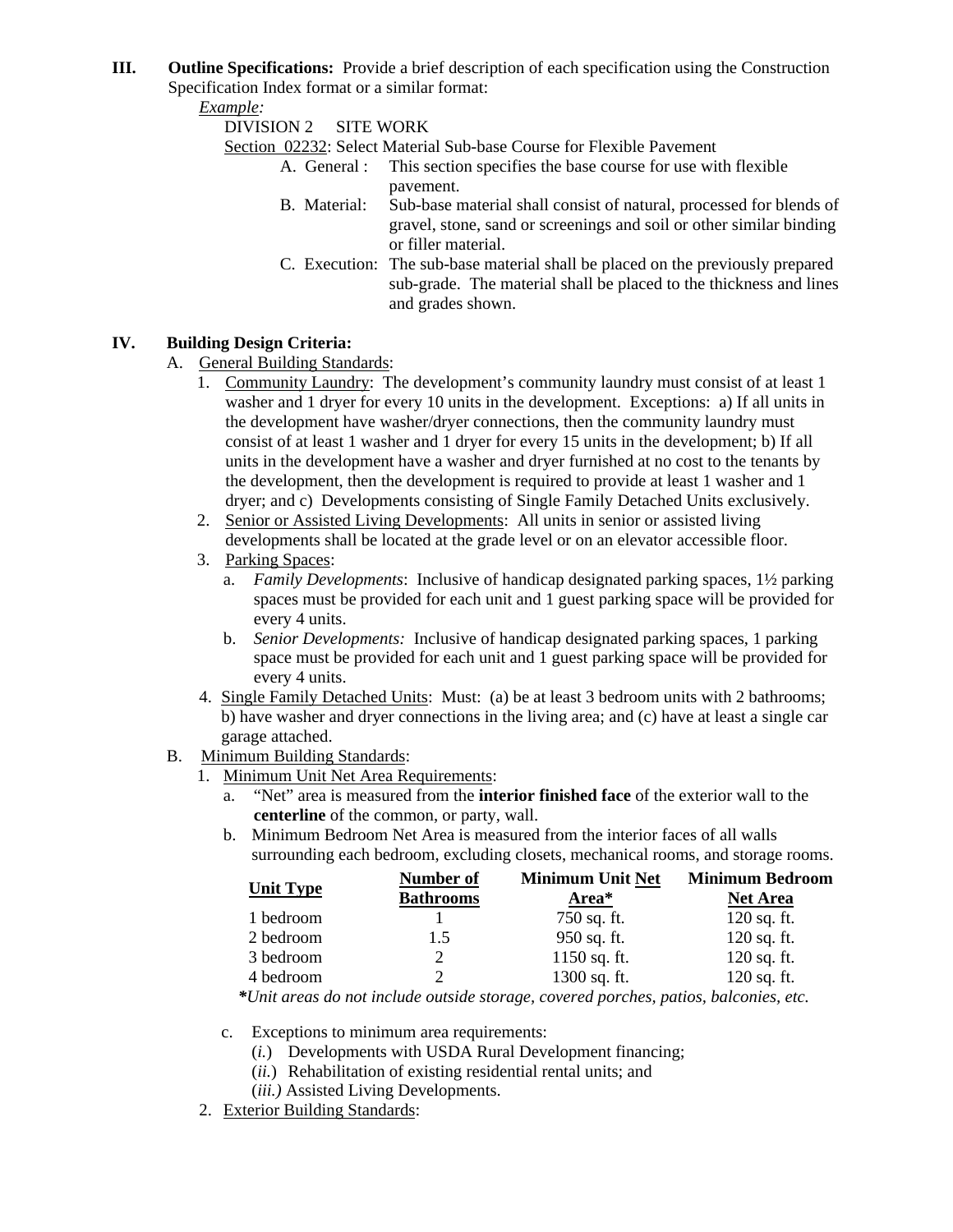- a. Exterior building coverings: For new construction, very low maintenance materials are required. Acceptable materials include:
	- (*i.*) Brick;
	- (*ii.*) High quality vinyl siding with a minimum thickness of .042 and a life time nonprorated limited warranty (50 year) transferable; or
	- (*iii*.) Cementitious siding.

*All siding materials listed above are required to be 8 inches above the finished floor elevation of the building ground floor, with the exception of concrete patio and covered breezeway areas. Brick or decorative block must be used as an apron material.*

- b. Prefinished fascia and soffit: Vinyl or aluminum panels should be used and must contain vents.
- c. Entry doors: Materials for entry doors are to be metal-clad wood or hollow metal construction. "Peepholes" and deadbolt locks are required in entry doors. Dead bolt locks on entry doors should have "thumb latch" on interior side. Double keyed dead bolt locks are prohibited. All exterior doors must have minimum clear opening width of 34 inches.
- d. Roofing materials: Anti-fungal 235 lb. seal tab shingles over 15 lb. felt paper or metal roof with a minimum 25-year warranty must be used.
- e. Gutters and downspouts shall be appropriately designed with a minimum 5" gutter and 2"x 3" downspout. All downspouts shall empty onto concrete splashblocks or piped to an appropriate drain location.
- f. Roof gable vents must be made of aluminum or vinyl materials.
- g. Attics must be vented.
- h. All primary entries should be within a breezeway or have a minimum roof covering of 5 feet deep by 5 feet wide, and should be designed to divert water away from the entry door. Entry pads measuring 5 feet by 5 feet and made of impervious material with a minimum slope of 1/4 inch per foot are required at each primary entry.
- i. Breezeways functioning as fire exits must be constructed of concrete floor/decking material.
- j. Exterior shutters are required on all 100% vinyl siding buildings.
- k. Exterior stairway components, such as stringers, steps, risers, handrails, pickets, and structural supports, and porch and patio components, structural and non-structural, either used as part of the building or within the site development, must be constructed from noncombustible materials such as concrete, steel, aluminum or masonry.
- l. Exterior lighting is required at entry doors.
- m. Landscaping: All disturbed areas must be sodded. One 1½" tree per every 2 units. Six 1-gallon shrubs per unit.
- n. Concrete curbing is required along all paved areas throughout the development site, including parking areas.
- o. Sidewalk access to all parking spaces must be provided.
- p. A development sign including the fair housing logo is required.
- q. A minimum of one enclosed trash dumpster or compactor is required.
- r. Continuous asphalt or concrete paved access road must be provided to the entrance of the development.
- s. All parking must be asphalt or concrete.
- t. All sidewalks and walkways must be concrete and be at least 5-feet wide.
- u. All driveways on single-family homes must be concrete.
- 3. Interior Building and Space Standards:
	- a. Kitchen spaces: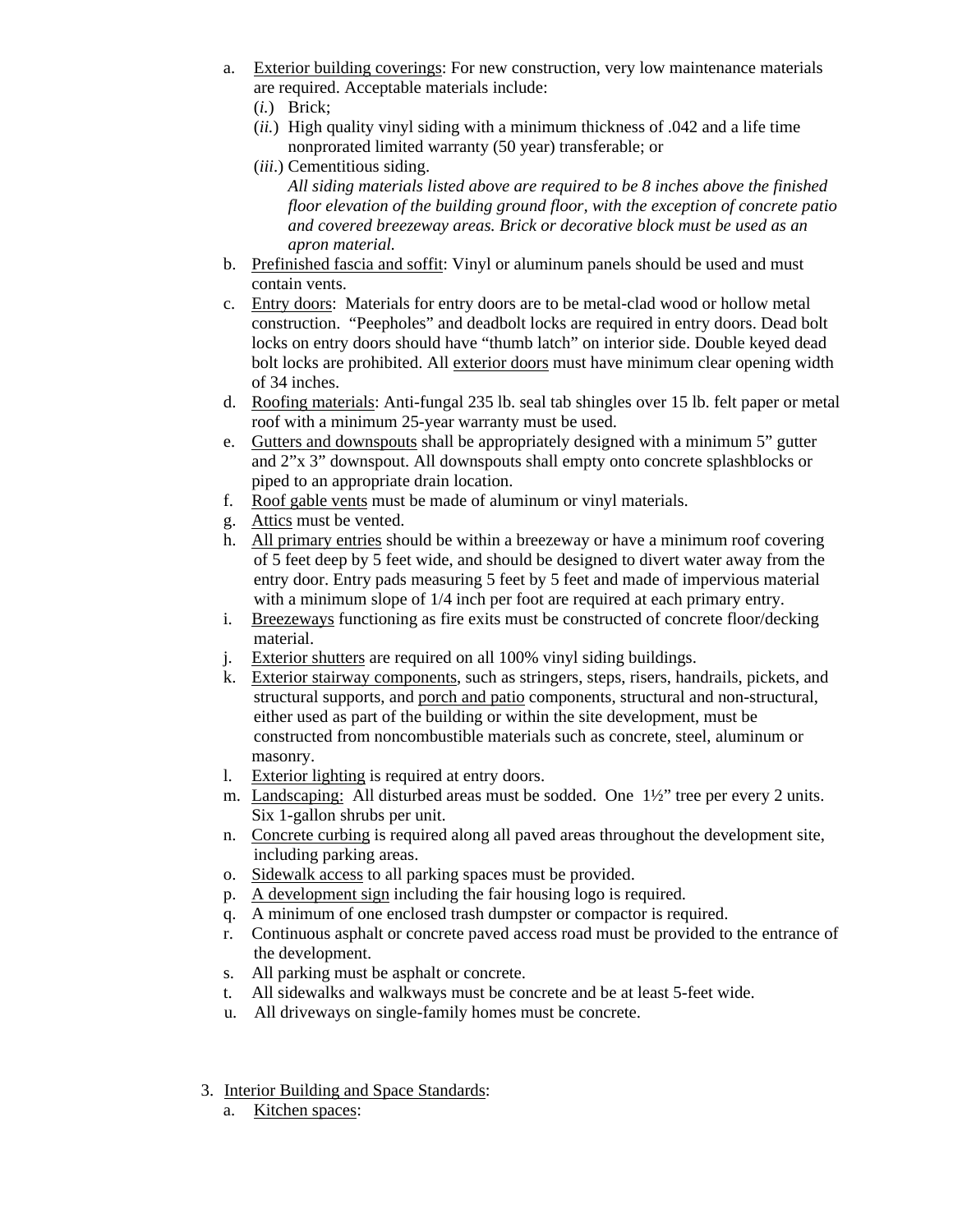- (*i.*) Each unit must be equipped with a dry chemical fire extinguisher readily accessible in the kitchen.
- (*ii.*) New cabinets must have dual sidetrack drawers.
- $(iii)$ . A pantry closet is required in each unit. The pantry must be  $1'6''$  x  $1'6''$  deep with a minimum five shelves, located in the kitchen.
- b. Bathroom Spaces:
	- (*i.*) Tub/shower units should have minimum dimensions of 30-inch width by 60 inch length. Units in senior and assisted living developments must be equipped with anti-scald valves.
	- (*ii.*) Water closets should be centered 18 inches from sidewalls or vanity/lavatories.
- c. Hallways should have a minimum width of 36 inches.
- d. All interior doors intended for passage must have minimum clear opening width of 34 inches.
- e. Overhead lighting is required in each room.
- f. Sliding glass doors are prohibited.
- g. A hard-wired with battery back-up smoke detector is required per floor of each unit.
- h. A carbon monoxide detector must be installed in each unit. (Only for developments using gas.)
- 4. Plumbing and Mechanical Equipment:
	- a. HVAC units and water heaters are not permitted in attic spaces.
	- b. HVAC units and water heaters must be placed in mechanical closets with insulated walls.
	- c. Water heaters must be placed in drain pans with drain piping plumbed to the outside.
	- d. Gas water heaters shall be located in an individual, separate mechanical closet.
	- e. HVAC refrigeration lines must be insulated.
- 5. Energy Efficient Systems, Insulation, and Equipment.
	- a. Ceiling fans will be installed in each bedroom and living room.
	- b. Shower heads will not exceed a 2.5 gallon per minute flow rate.
	- c.  $\frac{1}{2}$ " insulation will wrap hot water pipes
	- d. Fluorescent light features will be installed in the kitchen, bathroom(s) and utility room area.
	- e. Exterior wall insulation must have an overall R-16 minimum for the entire wall assembly.
	- f. An exterior house wrap (e.g. TYVEK) must be installed.
	- g. Roof or attic insulation must have an R-38 minimum rating.
	- h. All water piping located on exterior walls and in attic space must be insulated.
	- i. Sound proofing or insulation achieving a sound rating of STC 54 is required in common/party walls and ceilings.
	- j. Gas or oil heated systems shall have a minimum AFUE rating of 90% with a minimum 14.5 SEER rated air conditioning system.
	- k. Heat pump systems shall have minimum HSPF rating of 7.8 with a minimum 14.5 SEER rated air conditioning system.
	- l. Windows shall have frames and sashes constructed of wood, vinyl-clad wood, or extruded vinyl. Windows shall have two or more panes of insulated glass, at least one pane of which has a Low-Emission (Low-E) coating, which are argon gas filled. Windows shall have a U-Factor of not greater than 0.39.

(**For rehabilitation developments**, if any of the above elements cannot be included in any building because of structural constraints, an energy audit or report, performed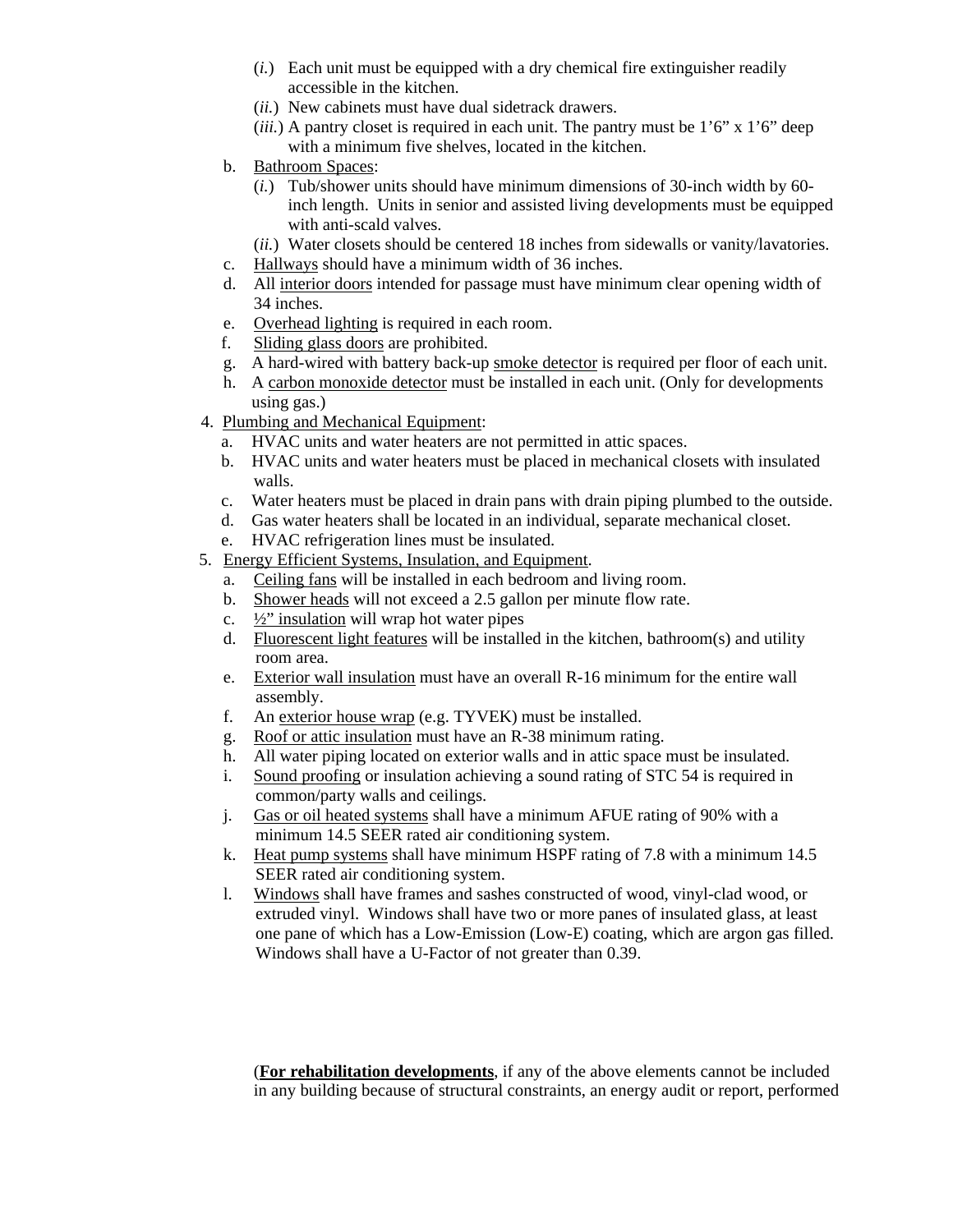by an independent, professional energy consultant/audit firm, which identifies those constraints but enumerates:

- *i*. Other effective energy improvements or energy performance measures designed to increase energy efficiency in the particular building, and
- *ii*. The energy efficiency to be achieved by such improvements of measures on the particular building. The energy audit or report shall describe the methodology/testing procedures utilized.

may be submitted for approval by ADFA staff. The applicant must submit a signed statement that it will implement the energy improvements or energy performance measures identified within the energy audit or report in order to be considered for points under this criterion. Also, a certification from the design architect or licensed engineer confirming the implementation of the energy improvements or energy performance measures will be required prior to the issuance of IRS Form 8609.)

# **V. Universal Design Criteria:**

- A. Seven percent (7%) of all residential units within the development must comply with the Level 5, "All-Inclusive" usability criteria as set forth in the Arkansas Department of Human Services' "*Arkansas Usability Standards in Housing: Guidance Manual for Constructing Inclusive Functional Dwellings*." (*AUSH*). The *AUSH* is available on the internet at: [www.studioaid.org](http://www.studioaid.org). Under "Design" click on "standards."
- B. Each unit that is required to meet the Level 5, "All-Inclusive" usability criteria set forth in the *AUSH* must have at least one bathroom with an "accessible roll-in" shower facility with minimum dimensions of 60" x 34" or 42" x 42" if a corner shower facility.
- C. All ground level residential units in any building and all residential units with elevator access in any building in the development must comply with the Level 1, "Visitable" usability criteria as set forth in the *AUSH*.
- D. All residential units in the development will have "closed-fist" operability throughout the unit, *e.g.*, single handle door levers vs. door knobs; push stick lighting and environmental controls; cabinet doors can be opened with a closed fist; single handle faucets in bathrooms and kitchen.
- E. All environmental controls within all residential units in the development must provide visual and tactile cues. For lighting, a "rocker" type switch is sufficient. For thermostats, programmable and digital with raised buttons is required.

### **VI. Energy Star Qualified:**

All new construction units and buildings must be certified by a HERS rater as 1) ENERGY  $\text{STAR}^{\otimes}$  qualified; and 2) meeting a HERS Index Score of 70, if located in any county other than Baxter, Benton, Boone, Carroll, Fulton, Izard, Madison, Marion, Newton, Searcy, Stone and Washington, or, meeting a HERS Index Score of 78 if located in any of the foregoing identified counties. It is applicant's responsibility to engage a HERS rater and, if funded, to work closely with the HERS rater to ensure that the development is built as represented in the application.

Applicant must submit a signed, certification from the HERS rater stating that the newly constructed units and buildings will be ENERGY STAR® qualified and meet the minimum HERS Index Score of 70 or 78, as applicable.

A signed, written certification from the HERS rater, certifying that the newly constructed units and buildings are ENERGY STAR<sup>®</sup> qualified and that the HERS Index score as represented in the application has been met must be submitted to ADFA before ADFA will issue any IRS Form 8609 for the development.

## **VII. Rehabilitation developments:**

If structural constraints prohibit adherence to ADFA's "Multi-Family Housing Minimum Design Standards", applicant may seek a waiver from ADFA of the standard concerned. Such waiver